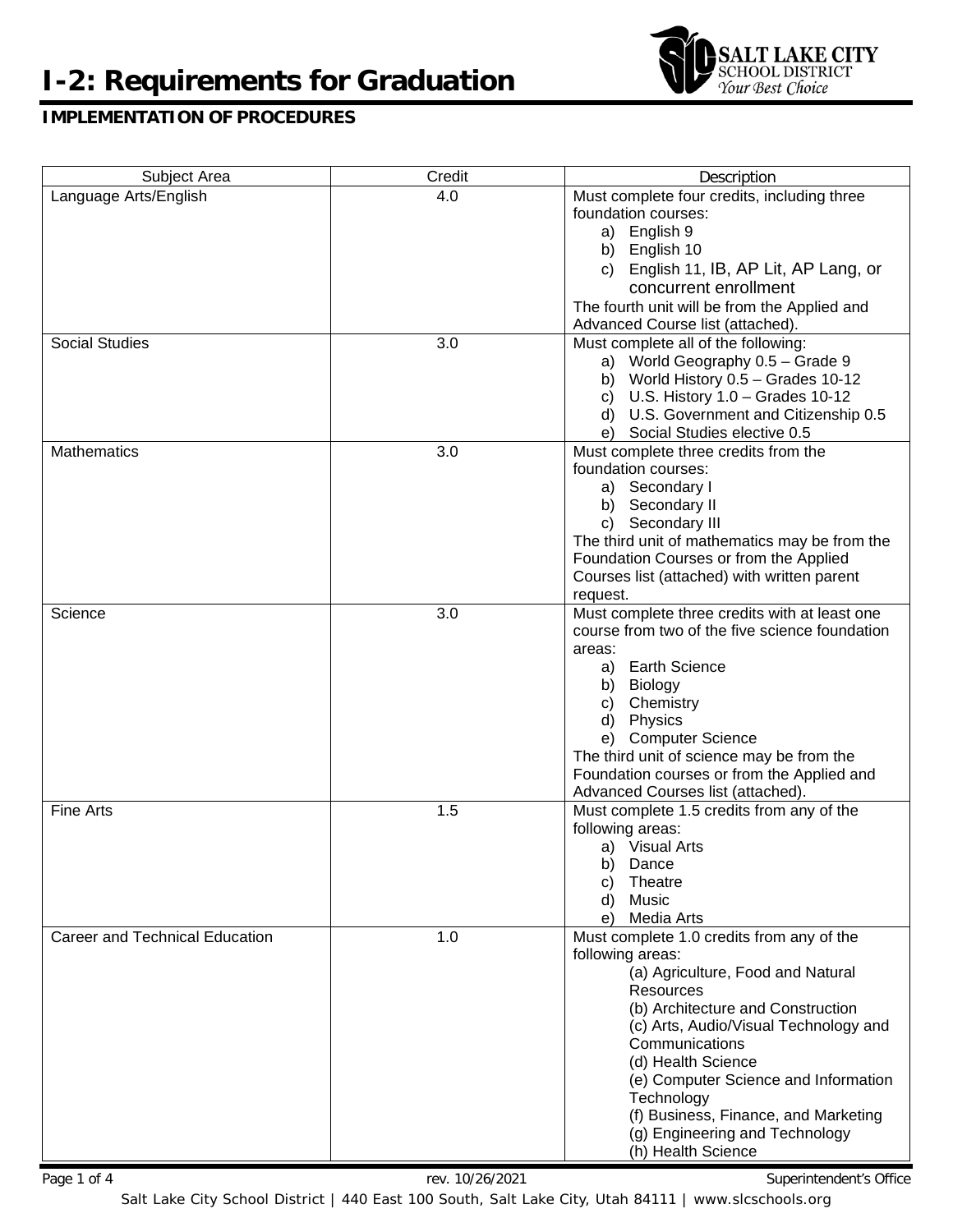|                                |      | (i) Education and Training<br>(i) Hospitality and Tourism<br>(k) Law, Public Safety, Corrections,<br>and Security<br>(I) Manufacturing<br>(m) Transportation, Distribution, and<br>Logistics |
|--------------------------------|------|----------------------------------------------------------------------------------------------------------------------------------------------------------------------------------------------|
| <b>Digital Studies</b>         | 0.5  |                                                                                                                                                                                              |
| <b>Financial Literacy</b>      | 0.5  |                                                                                                                                                                                              |
| <b>Health Education</b>        | 0.5  |                                                                                                                                                                                              |
| <b>Physical Education</b>      | 1.5  | Must complete all of the following:<br>Participation Skills 0.5<br>a)<br>Fitness for Life 0.5<br>b)<br>Individualized Lifetime activities 0.5/ or<br>C)<br>Team Sport/Athletics 0.5          |
| Electives                      | 5.5  |                                                                                                                                                                                              |
| <b>Total Credits Required</b>  | 24.0 |                                                                                                                                                                                              |
| <b>Additional Requirements</b> |      | Passage of Basic Civics Test or alternate<br>assessment                                                                                                                                      |

# **CURRENT COURSES MEETING THE CRITERIA FOR GRADUATION REQUIREMENTS**

#### **LANGUAGE ARTS**

A total of 4.0 credits: 3.0 credits from the Foundations Courses list plus 1.0 credits from the Applied and Advanced Courses list.

| <b>Foundation Courses</b>              | <b>Applied and Advanced Courses</b> |                                   |  |
|----------------------------------------|-------------------------------------|-----------------------------------|--|
| English 9 (required)                   | 12th Grade Language Arts            | <b>Humanities</b>                 |  |
| English 10 (required)                  | <b>Basic Writing Skills</b>         | Journalism 1 and 2                |  |
| English 11 (required or courses listed | <b>Basic Reading Skills</b>         | Literature                        |  |
| below)                                 | <b>Business Communication</b>       | Literary Magazine                 |  |
| Concurrent Enrollment Courses*+        | College Prep Language Arts          | <b>Technical and Professional</b> |  |
| International Baccalaureate Classes**  | Creative Writing 1 and 2            | Communication                     |  |
| AP Literature and Composition **       | Debate                              | World Languages 3, 4, or AP       |  |
| AP Language and Composition **         |                                     |                                   |  |

Language Arts Notes: +These courses can also be used for the one credit in Applied and Advanced.

# **MATHEMATICS**

A total of 3.0 credits from Foundation Courses list (Secondary I, II, and III). Secondary III can be replaced by an Applied course with written parent request.

| <b>Foundation Courses</b>   | <b>Applied and Advanced Courses</b>                                                    |                                                      |  |  |
|-----------------------------|----------------------------------------------------------------------------------------|------------------------------------------------------|--|--|
| Secondary I<br>Secondary II | <b>Applied Courses</b><br>(alternatives for Secondary III with written parent request) | <b>Advanced Courses</b><br>(following Secondary III) |  |  |
| Secondary III               | Accounting I and II                                                                    | AP Calculus AB or BC                                 |  |  |
|                             | <b>Computer Programming</b>                                                            | <b>AP Statistics</b>                                 |  |  |
|                             | <b>Introductory Statistics</b>                                                         | College Prep Math                                    |  |  |
|                             | Mathematical Decision Making for Life                                                  | Concurrent Enrollment* 1010, 1030, 1040,             |  |  |
|                             | Mathematics of Personal Finance                                                        | 1050, or 1060<br><b>International Baccalaureate</b>  |  |  |
|                             | Medical Math                                                                           |                                                      |  |  |
|                             | <b>Modern Mathematics</b>                                                              | <b>Introductory Calculus</b>                         |  |  |
|                             |                                                                                        | Precalculus                                          |  |  |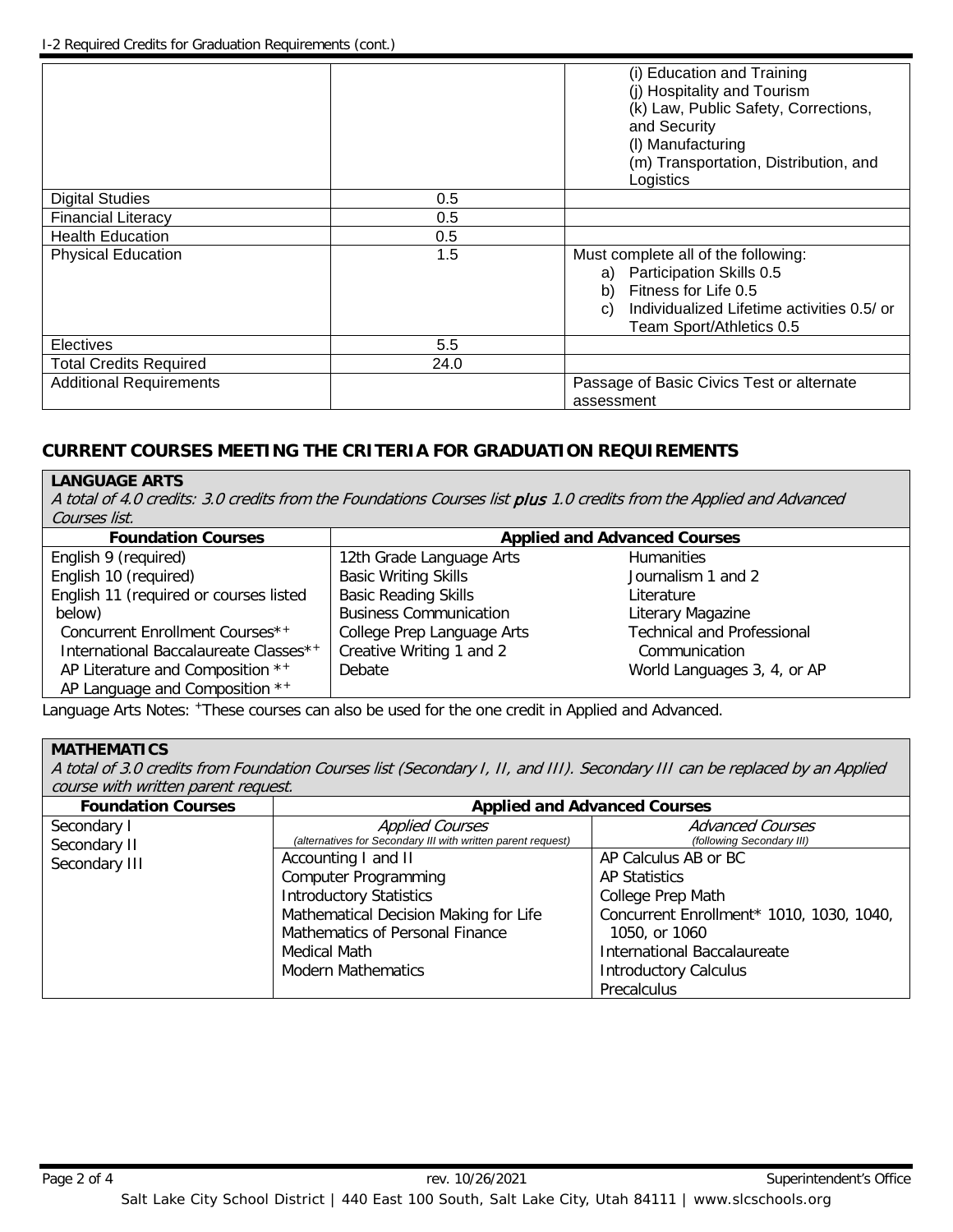#### **SCIENCE**

A total of 3.0 credits: 1.0 credits from two (2) of the five (5) areas of science on the Foundation Courses list plus 1.0 credits from the Foundation Courses list or the Applied and Advanced Courses list.

| <b>Foundation Courses</b>                         |                                 |                              |                                 |                                  |                                  |                              |
|---------------------------------------------------|---------------------------------|------------------------------|---------------------------------|----------------------------------|----------------------------------|------------------------------|
| <b>Earth Science</b>                              | <b>Biology</b>                  |                              | Chemistry                       | <b>Physics</b>                   |                                  | <b>Computer Science</b>      |
| Earth and Space<br><b>Science</b>                 | Biology<br>Biology: Agriculture |                              | Chemistry<br>AP or IB Chemistry | Physics<br>AP or IB Physics      |                                  | AP or IB Computer<br>Science |
| AP Environmental                                  | Science Technology              |                              | Chemistry with Lab              | Physics with Lab CE*             |                                  | Computer                     |
| Science                                           | AP or IB Biology                |                              | $CF*$                           |                                  |                                  | Programming II               |
| <b>IB Environmental</b>                           | Biology with Lab CE*            |                              |                                 |                                  |                                  |                              |
| Systems                                           |                                 |                              |                                 |                                  |                                  |                              |
| <b>Applied or Advanced Courses</b>                |                                 |                              |                                 |                                  |                                  |                              |
| <b>Advanced Electronics</b>                       |                                 | <b>Digital Electronics</b>   |                                 | Natural Resource Science I or II |                                  |                              |
| Agricultural Biotechnology                        |                                 |                              | Digital Electronics - PLTW      |                                  | Physiology                       |                              |
| Agricultural Science I, II, III, or IV<br>Ecology |                                 |                              |                                 | <b>Plant Science</b>             |                                  |                              |
| Aquaculture                                       |                                 | <b>Environmental Science</b> |                                 | Plant and Soil Science I or II   |                                  |                              |
| Anatomy and Physiology<br>Geology                 |                                 |                              |                                 | Pre-Engineering                  |                                  |                              |
| Animal Science I or II                            |                                 |                              | <b>Investigation Science</b>    |                                  | Principles of Engineering - PLTW |                              |
|                                                   | Applied Biology and Chemistry   |                              | Marine Biology                  |                                  | Wildlife Management              |                              |
| Astronomy                                         |                                 |                              | Material Science                |                                  | Zoology                          |                              |
| <b>Basic Electronics</b>                          |                                 |                              | Medical Anatomy and Physiology  |                                  | Concurrent Enrollment Courses*   |                              |
| Biotechnology                                     |                                 | <b>Medical Forensics</b>     |                                 | International Baccalaureate      |                                  |                              |
| Botany<br>Meteorology                             |                                 |                              |                                 |                                  |                                  |                              |
|                                                   |                                 |                              |                                 |                                  |                                  |                              |

# **Social Studies**

A total of 3.0 credits: 2.5 from the Foundations Course list and 0.5 elective from any social studies area. This can include an additional 0.5 added to any of the required half-credit courses.

| <b>Foundation Courses</b>            |                          |                                |                              |                          |                             |
|--------------------------------------|--------------------------|--------------------------------|------------------------------|--------------------------|-----------------------------|
| World History (0.5)                  | World Geography (0.5)    |                                | <b>U.S. History (1.0)</b>    |                          | U.S. Government and         |
| World History I or II                | World Geography I or II  |                                | U.S. History                 |                          | Citizenship (0.5)           |
| AP European History                  | AP Human Geography       |                                | AP U.S. History              |                          | U.S. Government and         |
| AP World History                     | World/Cultural Geography |                                | HIST 1700 CE*, if offered in |                          | Citizenship                 |
| HIST 1100 & 1110 CE* if              | $CF*$                    |                                | a full year                  |                          | AP US Government & Politics |
| both taken                           |                          | HIST 2700 & 2710 CE* if        |                              |                          | Political Science CE*       |
|                                      |                          |                                | both taken                   |                          |                             |
| <b>Elective Courses</b>              |                          |                                |                              |                          |                             |
| American Government and Law          |                          | <b>Civics</b>                  |                              | Latin American Studies   |                             |
| Anthropology                         |                          | Clemente Humanities I or II    |                              | Native American Studies  |                             |
| AP Comparative Government & Politics |                          | <b>Criminal Justice</b>        |                              | <b>Political Science</b> |                             |
| AP Economics-Macro                   |                          | <b>Current Issues</b>          |                              | Psychology               |                             |
| AP Economics-Micro<br>Economics      |                          |                                | Sociology                    |                          |                             |
| AP Psychology                        |                          | Economics Elective CE*         |                              |                          | <b>Students Government</b>  |
|                                      |                          | Introduction to Philosophy     |                              |                          |                             |
|                                      |                          | Introduction to Philosophy CE* |                              |                          |                             |

\*Concurrent enrollment (CE) courses are offered through college/university language arts, world language, social studies, mathematics, or science departments.

NOTE: Teachers currently meeting state license and endorsement requirements for an approved applied or advanced course are qualified to teach that course.

Applied, advanced, and supplemental courses may be added to the appropriate list using the CACTUS Course Addition Request form found on the Curriculum webpage at: [https://documents.slcschools.org/Academic%20Services/New%20Course%20Applications.](https://documents.slcschools.org/Academic%20Services/New%20Course%20Applications)